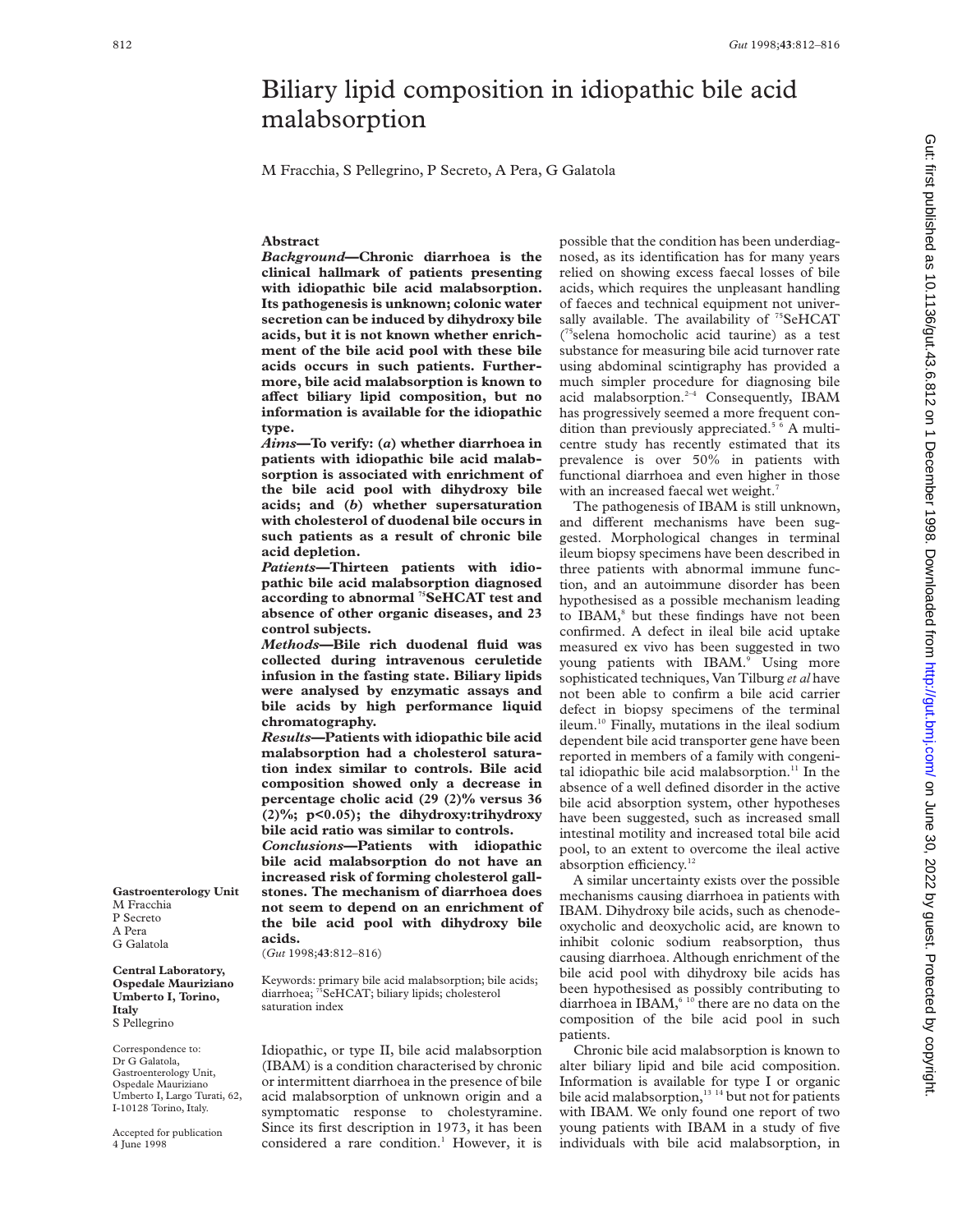*Table 1 General characteristics of the patients with idiopathic bile acid malabsorption (IBAM)*

| Patient<br>number | Sex   | Age<br>(years) | <b>BMI</b> | Faecal weight<br>(g/day) | Stools/week | <sup>75</sup> SeHCAT t/2<br>(days) |
|-------------------|-------|----------------|------------|--------------------------|-------------|------------------------------------|
| 1                 | F     | 56             | 20.1       | 250                      | 25          | 1.58                               |
| $\overline{c}$    | F     | 32             | 18.0       | 333                      | 35          | 0.01                               |
| 3                 | F     | 25             | 17.5       | 180                      | 34          | 1.00                               |
| 4                 | F     | 30             | 18.4       | 210                      | 30          | 0.97                               |
| 5                 | M     | 38             | 24.6       | 220                      | 25          | 1.34                               |
| 6                 | F     | 41             | 25.6       | 150                      | 26          | 1.43                               |
| 7                 | M     | 34             | 23.1       | 210                      | 22          | 1.62                               |
| 8                 | F     | 43             | 17.8       | 210                      | 24          | 1.74                               |
| 9                 | F     | 58             | 26.0       | 260                      | 24          | 0.88                               |
| 10                | M     | 28             | 21.2       | 220                      | 23          | 1.50                               |
| 11                | M     | 65             | 23.0       | 250                      | 22          | 1.14                               |
| 12                | M     | 39             | 19.5       | 250                      | 24          | 0.14                               |
| 13                | F     | 39             | 25.4       | 230                      | 23          | 0.74                               |
| Mean              | 8F/5M | 40.7           | 21.5       | 228                      | 26          | 1.08                               |
| <b>SEM</b>        |       | 3.0            | 0.9        | 12                       | 1           | 0.14                               |

BMI, body mass index.

whom biliary lipids were measured before and after puberty. The authors found that cholesterol supersaturation developed in duodenal bile after puberty.<sup>15</sup>

The aim of our study was to measure biliary lipid and bile acid composition of patients with IBAM, in order to assess: (a) whether their diarrhoea is associated with biliary enrichment with dihydroxy bile acids; and (b) whether supersaturation with cholesterol of duodenal bile occurs as a consequence of chronic bile acid depletion, indicating an increased risk of cholesterol gall stone formation.

## **Patients and methods**

We studied 13 patients with IBAM (mean age 40 years; five men and eight women). All patients were referred to our hospital because of a history of chronic/intermittent diarrhoea of more than six months duration. Diarrhoea was defined as an abnormal increase in bowel motions (more than 20 per week) and/or a faecal wet weight more than 600 g/72 hours. No patient reported a history of food intolerance, use of drugs possibly related to diarrhoea, including laxatives, or alcohol abuse. No patient had a history of major abdominal surgery. Routine blood chemistry, thyroid hormones, and tests for assessing nutritional status were in the normal range. Repeated search for bacterial or parasitic infections in the stools was negative.

All patients had a normal abdominal and intestinal ultrasonography and normal upper gastrointestinal endoscopy with normal morphology of duodenal biopsy specimens. Small bowel enteroclysis and colonoscopy with multiple biopsies (with inspection and biopsies of the last 10 cm of the terminal ileum when possible) were negative.

After the exclusion of known causes of diarrhoea, patients were submitted to a <sup>75</sup>SeHCAT test. The <sup>75</sup>SeHCAT test was performed as previously described, $3^{16}$  assessing the exponential decrease of radioactivity over the gall bladder area by collimated gammacamera for seven consecutive days.<sup>3</sup> Bile acid malabsorption was diagnosed when <sup>75</sup>SeHCAT half life was less than two days. $16$ 

EXPERIMENTAL PROCEDURE

Informed verbal consent for obtaining bile samples was obtained from all subjects and controls according to a protocol that was approved by the local ethical committee.

Duodenal bile was collected from all patients with IBAM and from 23 healthy subjects with normal bowel habit who served as controls (mean age 39 years; 12 men and 11 women). The procedure was carried out in the morning after overnight fasting. A nasoduodenal tube was positioned into the third portion of the duodenum under fluoroscopic guidance. A 5 ml aliquot of bile rich duodenal fluid was then collected during intravenous infusion of 50 ng/kg ceruletide (Takus, Farmitalia, Milan, Italy).

The concentration of total bile acid, $17$ cholesterol,<sup>18</sup> and phospholipid<sup>19</sup> was measured enzymatically. All bile samples satisfied the requirement of a total lipid concentration greater than 5 g/dl, thus rendering possible a reliable calculation of cholesterol saturation index (CSI).20 CSI was calculated using the polynomial equation of Thomas and Hofmann<sup>21</sup> based on cholesterol solubility lines described by Hegardt and Dam.<sup>22</sup>

Analysis of the conjugated bile acids (CA, cholic acid; CDCA, chenodeoxycholic acid; DCA, deoxycholic acid; UDCA, ursodeoxycholic acid; LCA, lithocholic acid) was carried out by high performance liquid chromatography (HPLC) using a modification of a previously described technique.<sup>23</sup> Analytical grade reagents and deionised distilled water were used. Conjugated bile acids and phenol (internal standard) were purchased from Sigma Co. (St Louis, Missouri, USA). Aqueous  $KH_2PO_4$ , 2.0 g/l (A),  $H_3PO_4$  85%, 2.0 ml/l (B) solutions, and gradient grade acetonitrile (C) (Merck, Darmstadt, Germany) were used as the mobile phase. Bile (200 µl) was diluted to 4.0 ml with 100% ethanol, brought to boiling point for 5–10 minutes, and left overnight at room temperature in the dark. The mixture was spiked with 100 µl ethanolic phenol solution (0.5 mg/ml), shaken well, and filtered through a 0.22 µm Millipore filter; 4.0 ml of an ethanolic solution containing 1.0 mg/ml of each bile acid, spiked with 100 µl of internal standard, was used as the standard. A 20 µl aliquot of sample or standard was injected into the chromatograph.

A Merck Hitachi (Merck, Darmstadt, Germany) liquid chromatograph (L-6200A Intelligent Pump) equipped with a UV-VIS variable wavelength detector (L-4250 UV-VIS detector), an automatic injection autosampler (AS-2000A Autosampler), and a column oven (L-5025 Column Thermostat) were used. An octadecylsylil LiChroCART 250 × 4 mm HPLC-Cartridge Superspher 100 RP-18 4 µm column (Merck) was used throughout with a LiChroCART  $4 \times 4$  mm HPLC-Cartridge LiChrospher 100 RP-18 5 µm (Merck) guard column. Elution was performed at 1.0 ml/min flow rate at 25°C. A multistep linear gradient, starting at time 0 with A:B:C eluent composition at 41:31:28 (vol/vol %) proportion, was imposed over 90 minutes. The initial composi-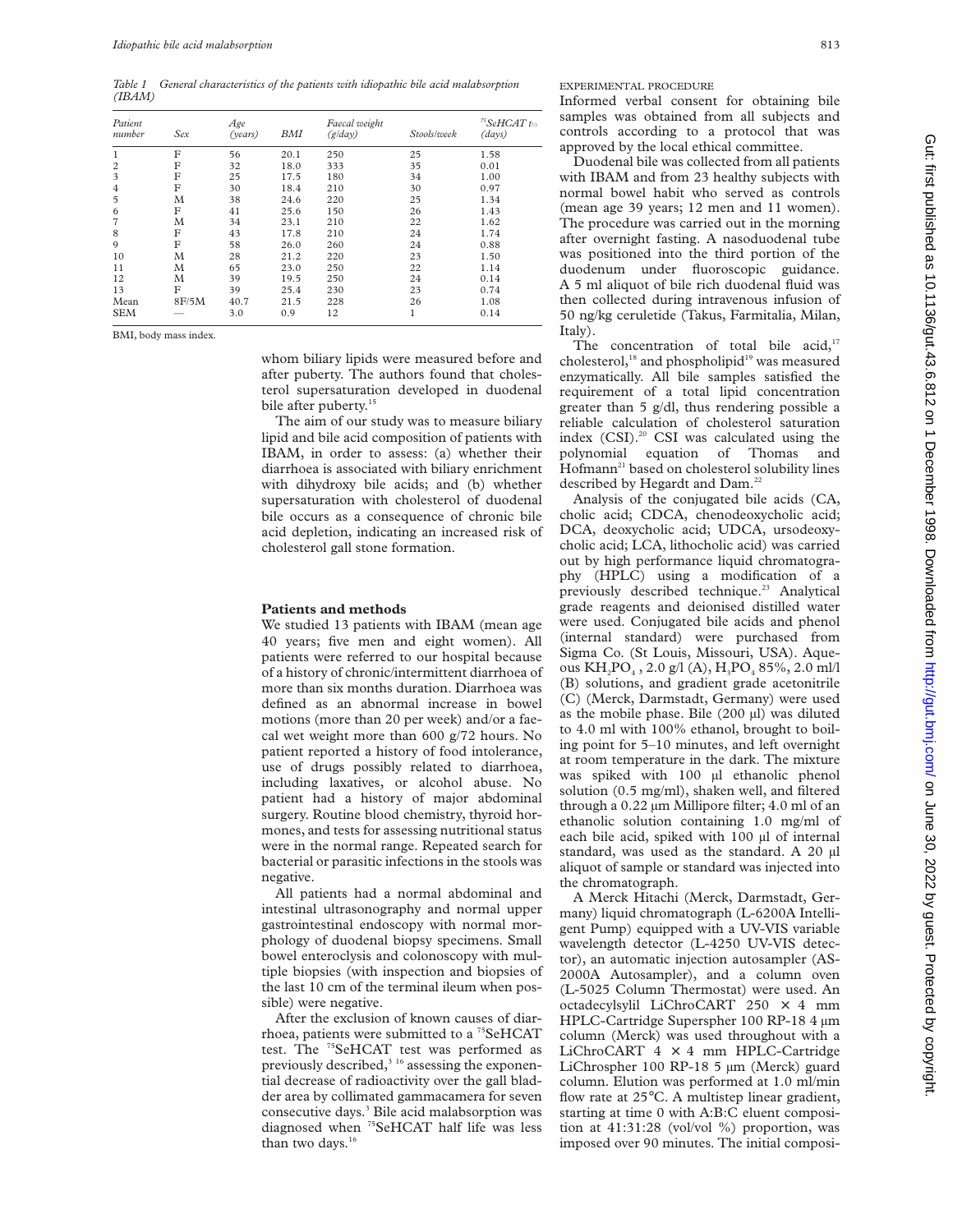*Table 2 Biliary lipid ratios in control subjects and patients with idiopathic bile acid malabsorption (IBAM)*

| Group       | <i>BA:CHOL</i> | $BA \cdot PI$ . | PL:CHOL  |
|-------------|----------------|-----------------|----------|
| Controls    | 19.8(4.1)      | 4.3(0.5)        | 4.5(0.6) |
| <b>IBAM</b> | 26.1(7.2)      | 5.7(0.4)        | 4.2(0.9) |
| p Value     | NS.            | NS.             | NS.      |

Results expressed as mean (SEM).

BA, bile acids; CHOL, cholesterol; PL, phospholipids.

tion, maintained for 10 minutes, was brought to 38:29:33 within five minutes; this was maintained for the following 10 minutes. The composition was then linearly brought to 2:2:96 during the following 45 minutes and then to the original conditions within two minutes. The column was reequilibrated for 18 minutes before the next injection. The acetonitrile gradient effectively served to elute more retained contaminants, which otherwise could appear during subsequent chromatograms. Optimum chromatographic performance was obtained by accurate preparation of the mobile phase. The column was periodically cleaned by flushing with pure acetonitrile. Peak height was



*Figure 1 Data distribution for percentage cholesterol, bile acids, and phospholipid in controls and patients with IBAM. Symbols indicate median values, boxes indicate 75th and 25th percentiles, and whiskers indicate minimum and maximum values of the range. \*p<0.05 versus controls.*



*Figure 2 Data distribution for percentage bile acid composition (CA, cholic acid; CDCA, chenodeoxycholic acid; DCA, deoxycholic acid; UDCA, ursodeoxycholic acid; LCA, lithocholic acid) in controls and patients with IBAM. Symbols indicate median values, boxes indicate 75th and 25th percentiles, and whiskers indicate minimum and maximum values of the range. \*p<0.05 versus controls.*

measured using a Merck Hitachi D-2500 Chromato-Integrator. The detection was performed at 200 nm, the detector output was set at 0.002 absorbance units at full scale, and the integrator input was 128–256 mV at full scale. The reproducibility, assessed by repeated assays of bile samples, and the accuracy, evaluated by adding increasing concentrations of standards to bile acid specimens, were always greater than 98%.

#### STATISTICAL ANALYSIS

Results were expressed as mean (SEM). Data distribution was shown by plotting median values, 75th and 25th percentiles, maximum and minimum values. Significant differences were assessed using the Mann-Whitney U test. Linear regression analysis was used for assessing the existence of significant correlations. Values of p less than 0.05 were considered significant.

#### **Results**

Table 1 shows the general characteristics of the patients. All patients with IBAM had a normal body mass index. Diarrhoea was present in all patients with IBAM, as defined by increased faecal wet weight and/or weekly stool frequency. All patients responded to cholestyramine administration—begun after completion of the 75SeHCAT test and bile collection—by a decrease in stool frequency (no more than 15 per week) and disappearance of symptoms (abdominal pain, bloating, faecal urgency).

Cholesterol saturation index was 0.97 (0.12) in patients with IBAM versus 1.02 (0.09) in controls (NS). Figure 1 shows the distribution of data for biliary lipid composition. Patients with IBAM had significantly higher percentage bile acid values and lower percentage phospholipid values. Mean (SEM) values were 5.0 (0.7)% for percentage cholesterol in patients with IBAM versus  $5.8 (0.6)\%$  in controls (NS); 80.2 (1.3)% versus 73.5 (2.0)% (p<0.05) for total bile acids; and 14.8 (0.9)% versus 20.6  $(1.7)$ % (p<0.05) for phospholipids. Table 2 shows that no significant differences for biliary lipid ratios were found between patients and healthy subjects.

Figure 2 shows the distribution of data for biliary bile acid composition. A significant depletion of cholic acid was observed in patients with IBAM. No difference was observed for the other bile acids, although percentage deoxycholic acid showed a wide variability in patients with IBAM, ranging from 0.13% to 38.67%; three patients had less than 1% deoxycholic acid in their bile. Mean (SEM) values were 29 (2)% in patients with IBAM versus 36  $(2)$ % in controls (p<0.05) for CA; 44 (2)% versus 40 (2)% (NS) for CDCA; 20 (4)% versus 22 (2)% (NS) for DCA; 4 (1)% versus 5  $(2)$ % (NS) for UDCA; and 3  $(1)$ % versus 4  $(2)$ % (NS) for LCA.

No difference was observed for dihydroxy: trihydroxy bile acid ratio between patients with IBAM and controls (2.12 (0.19) versus 1.86  $(0.16)$ ; NS).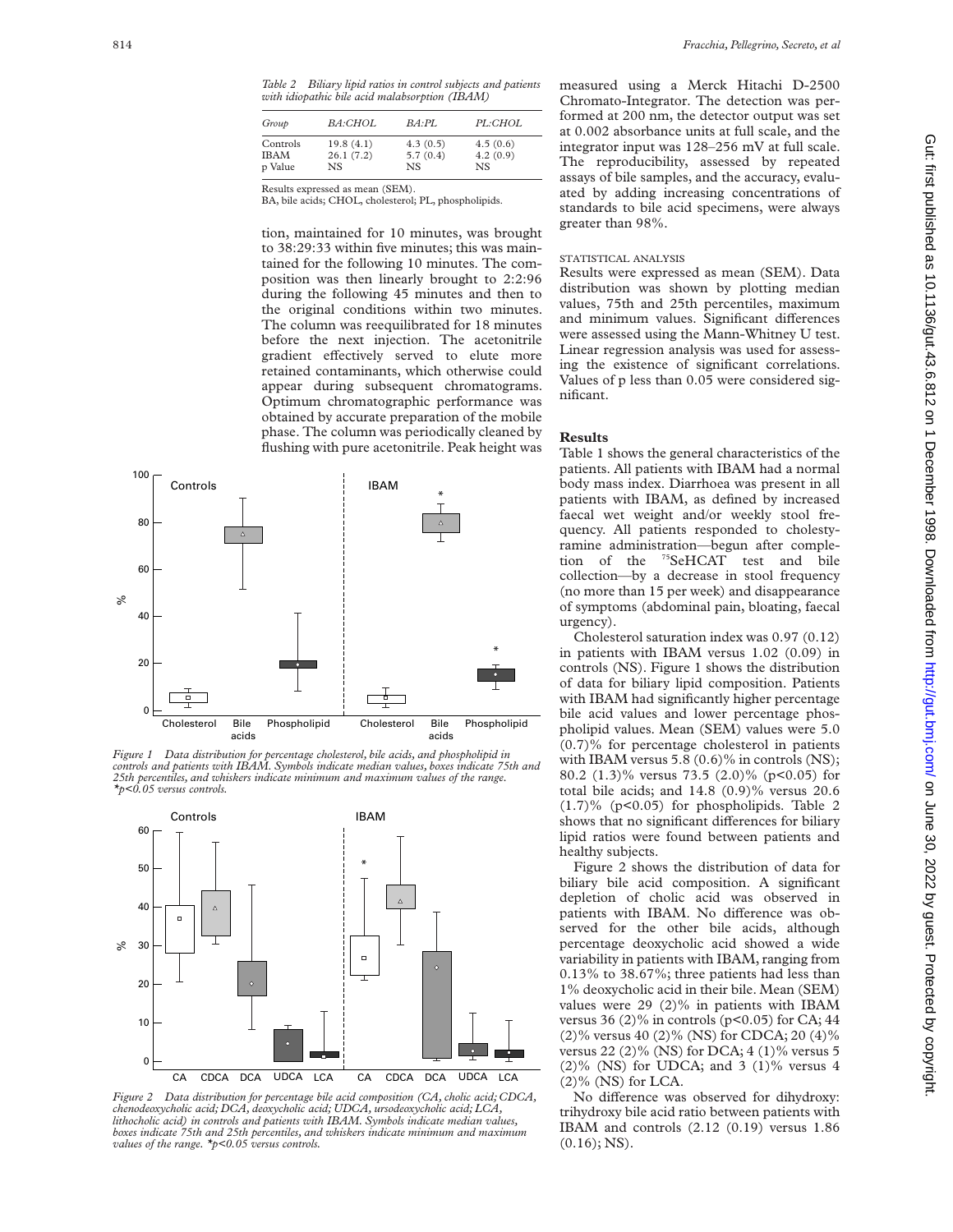75SeHCAT half life was not associated with the percentage of cholic and deoxycholic acid, nor with cholesterol saturation index.

### **Discussion**

We have shown that patients with idiopathic bile acid malabsorption have a cholesterol saturation index similar to healthy subjects, indicating that they do not have an increased risk of forming cholesterol gall stones. Data on cholesterol saturation of duodenal bile in patients with bile acid malabsorption of organic cause are conflicting. Earlier studies reported that duodenal bile becomes supersaturated with cholesterol following ileal resection or disease.13 14 Later, Färkkilä *et al* however, found a normal cholesterol saturation of duodenal bile in 29 patients after ileal resection.24 Similar results were obtained from Einarsson's group in patients with Crohn's disease following ileal resection.<sup>25</sup> Similarly, Koivisto and Miettilnen found cholesterol saturation of duodenal bile to be normal in patients with partial ileal bypass<sup>26</sup> and we found this to be true also in patients with ileoanal anastomosis and total colectomy, $27$  who have bile acid malabsorption according to the <sup>75</sup>SeHCAT test.<sup>16</sup>

The biliary lipid composition of our patients with IBAM showed a percentage enrichment in bile acid, with a corresponding decrease in percentage phospholipid. These findings are similar to those reported by Färkkilä *et al* in ileal resection patients, although the notable decrease in percentage phospholipids did not reach statistical significance in this study.<sup>24</sup> A possible explanation of this pattern may be an increase in faecal losses of bile acids, causing increased hepatic cholesterol synthesis, which in turn is mainly diverted to bile acid synthesis.<sup>24</sup> Despite the altered percentage biliary lipids composition, biliary lipid ratios showed no differences between patients and controls, confirming that idiopathic bile acid malabsorption does not predispose to cholesterol gall stone formation. This is supported by a long term study in a cohort of 23 patients with IBAM, where cholelithiasis was not mentioned as a complication occurring in the natural history of this disorder.<sup>28</sup>

Bile acid composition in patients with IBAM was characterised by a significant decrease of cholic acid, without alteration in the dihydroxy to trihydroxy bile acid ratio. Thus, enrichment of the bile acid pool with dihydroxy bile acids does not seem to be the cause of diarrhoea in such patients. Theoretically, measurement of dihydroxy bile acid concentration in the aqueous phase of faeces could provide more information in this respect. As it is however generally observed, not all patients with IBAM pass liquid faeces unless IBAM is severe; their stools are mostly soft, making the measurement of bile acid concentration in the aqueous phase of centrifugate poorly representative of the actual concentration within the colon. Furthermore, faecal bile acid concentration can be affected by poorly controllable factors and shows large intraindividual and day to day

variation, as observed by Setchell *et al*. 29 Finally, the composition of biliary bile acids more closely reflects the colonic exposure to bile acids.<sup>30</sup>

The reduction in percentage cholic acid observed in our patients has also been reported in patients with bile acid malabsorption following partial ileal bypass $31$ : in these patients there was also an increase in the hepatic synthesis of both cholic and chenodeoxycholic acid to the same extent. A preferential reduction in the ileal absorption efficiency of cholic acid<sup>32</sup> has been hypothesised to explain these results: we therefore suggest that the primary pathogenic mechanism of IBAM is a selective defect in bile acid absorption of the ileum. Definite demonstration of such a mechanism is however not available. However, recently Oelkers *et al* have described a family with congenital idiopathic bile acid malabsorption, where mutation in the ileal sodium dependent bile acid transporter gene has been identified.<sup>11</sup> Whether our adult patients represent a more common subset of individuals with partial abnormalities in this gene, is not known, but this may be an attractive working hypothesis.

The mean percentage deoxycholic acid showed no differences between our patients and controls. Howewer, three patients had only traces of deoxycholic acid in their duodenal bile. A wide variability in percentage biliary deoxycholic acid but with an overall reduction by comparison with controls has been reported in the ileal resection patients of Lapidus and Einarsson's study,<sup>25</sup> whereas Kern et al have reported deoxycholic acid concentrations ranging from a complete absence up to an increased percentage in their ileal resection patients.<sup>33</sup> Biliary concentrations of deoxycholic acid were found not to correlate with the length of ileal resection.34 Accordingly, no correlation existed in our patients with IBAM between <sup>75</sup>SeHCAT half life and percent deoxycholic acid. This is in line with the hypothesis that deoxycholic acid concentrations are not dependent on the severity of faecal bile acid loss.<sup>33</sup> A role of abnormal intestinal bacteria has been suggested to explain these findings.<sup>25 33</sup> There is growing evidence that enzymes produced by the colonic bacteria and the degree of slowing of colonic transit time are of paramount importance in determining the level of production of deoxycholic acid, $35\,36$  which seems to be strongly associated with cholesterol supersaturation of bile, and therefore formation of cholesterol gall stones.<sup>37</sup> The absence of an enrichment of the bile acid pool with deoxycholic acid further supports the hypothesis that patients with IBAM are not at increased risk of forming cholesterol gall stones.

In conclusion, we have shown that patients with IBAM are not at increased risk of forming cholesterol gall stones despite evidence of increased bile acid loss from their enterohepatic circulation. The mechanism of the resulting diarrhoea does not seem to depend on an enrichment of the bile acid pool with deoxycholic acid or other dihydroxy bile acids that might stimulate water secretion from the colonic mucosa.